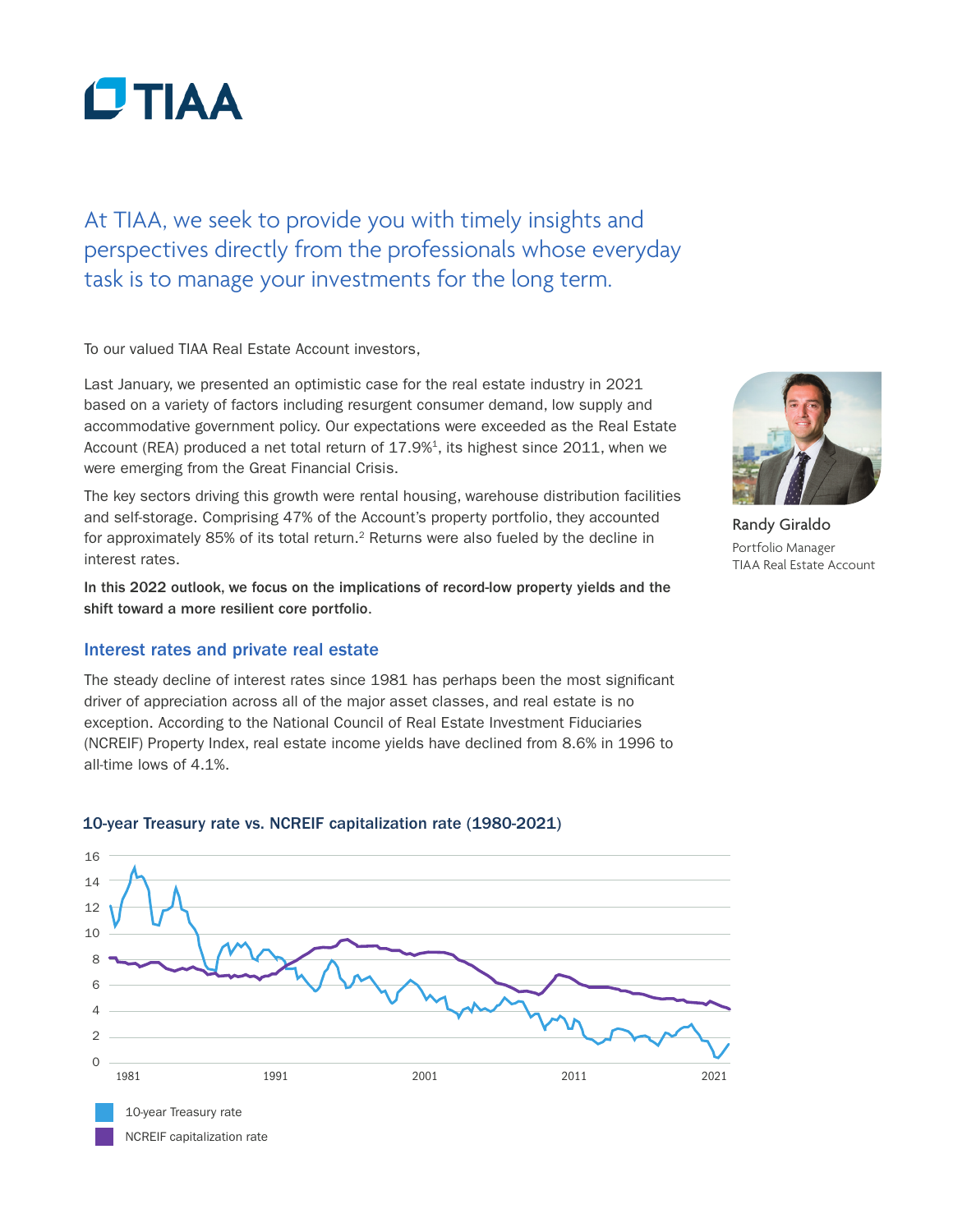# Annual performance of asset classes during periods of rising rates (e.g., 10-year Treasury)

How sensitive are returns if interest rates rise in the future? In the table below, we identified quarters where sharp increases in the 10-year U.S. Treasury rate occurred, and compared the subsequent one-year total returns of bonds, real estate investment trusts (REITs) and private real estate.

| <b>Time period</b> | 10-year<br><b>Treasury change</b> | <b>Bonds</b> | <b>Real estate</b><br>investment trusts | <b>Private</b><br>real estate |
|--------------------|-----------------------------------|--------------|-----------------------------------------|-------------------------------|
| Q2 1984            | 25.2%                             | 0.3%         | 9.4%                                    | 15.6%                         |
| Q4 1987            | 25.7%                             | 1.4%         | $-3.6%$                                 | 8.0%                          |
| Q4 1994            | 39.5%                             | $-3.2%$      | 3.2%                                    | 6.4%                          |
| Q1 2000            | 29.7%                             | 0.4%         | 2.6%                                    | 11.2%                         |
| Q3 2013            | 64.9%                             | $-2.0%$      | 6.2%                                    | 11.1%                         |
| Q3 2017            | 43.4%                             | 0.0%         | 2.6%                                    | 7.0%                          |
| Q3 2018            | 30.3%                             | $-1.0\%$     | 4.7%                                    | 7.1%                          |

### Compared to investment-grade bonds and REITs, private real estate has outperformed following periods of significant interest rate increases.

10-year Treasury values are one-year absolute change.

The total returns cited above for bonds, REITs and private real estate are represented by Bloomberg Barclays Aggregate Bond Index, NCREIF Property Index and NCREIF Total Return Index, respectively.2

In contrast to bonds, private real estate is valued based on prevailing market interest rates and the expectations of future income growth. It is often noted that real estate has provided an attractive hedge against inflation, but what is overlooked is that real estate is also an attractive hedge for short-term fluctuations in interest rates. For these reasons, we believe that the REA is an attractive complement to an investor's fixed income strategy.

All real estate is not created equal however. Some property types do a better job of providing inflation protection while others provide more durable income. Some have benefited from technological disruption while others have been meaningfully challenged. To provide the benefits described above, a portfolio must be constructed in a manner that best tracks the overall economy as market dynamics demand.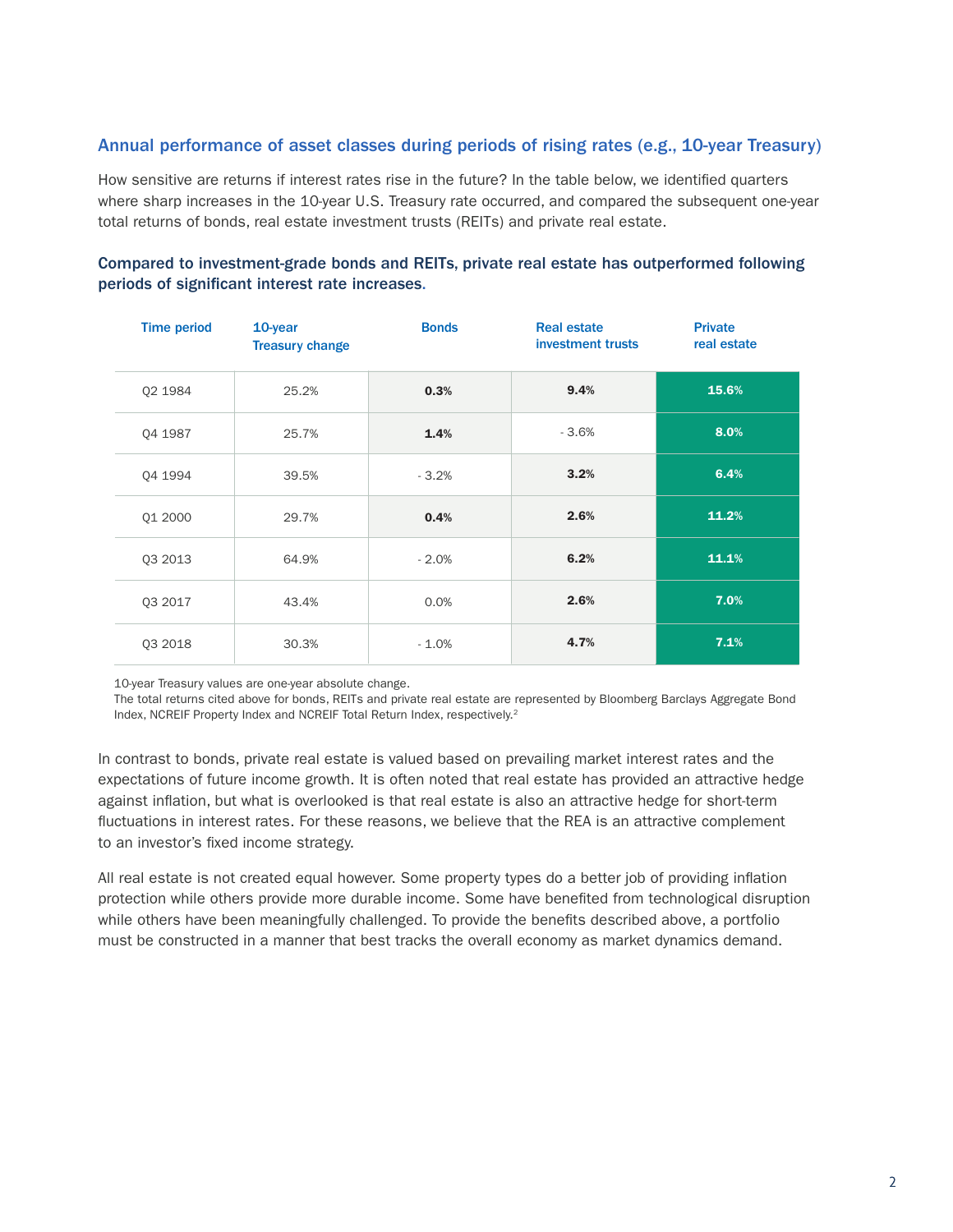### Core real estate—a more resilient portfolio

For decades, core real estate portfolios primarily consisted of trophy assets that looked impressive on the cover of investor presentations—large, urban office towers and shopping centers—complemented with an allocation to apartments and warehouses. These sectors all traded hands at similar overall yields, and their historical total returns were not too dissimilar.

But what we have learned, particularly in the last two economic cycles, is that the most resilient and best performing real estate is often the least glamorous—including housing, warehouses and self-storage. Reviewing historical data, we found that these sectors below in blue have outperformed the industry overall. We believe this outperformance will continue. By contrast, technology has exposed excess capacity in the office, retail and hospitality sectors. REA has made significant progress in the past five years in shifting to a more resilient core profile and will continue to do so over the next 3-5 years as market dynamics demand.



#### Total returns – 2008-2021

Core sectors (shown in blue) under foreseeable near-term markets should constitute at least one-half to two-thirds of a diversified portfolio, with the remaining invested across other sectors. Over the past 3 years, REA has shifted an additional 10% of its portfolio to these sectors and will look to further this effort in the coming years as market conditions demand.

Green Street CPRI data as of 9/30/21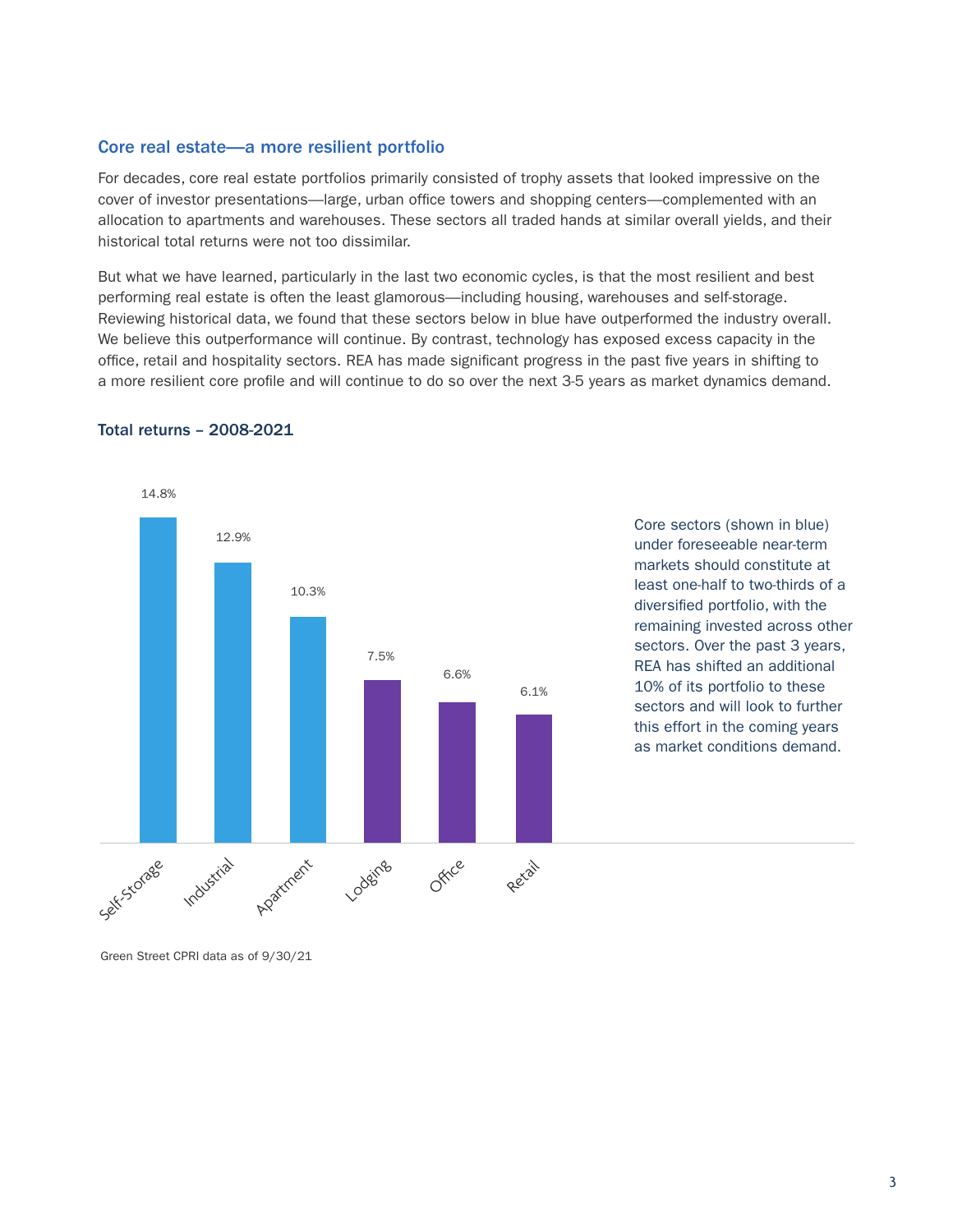### The year ahead

We expect 2022 to be another solid year for private real estate, particularly in comparison to the other major asset classes. Below are the primary conditions that make us optimistic, some of which continue from last year.

Slower supply growth due to supply chain bottlenecks. Freezing the economy in 2020 broke many linkages in its framework that are still being mended. Delays in new construction due to supply chain bottlenecks have created an artificially low inventory of space for certain sectors, especially housing. In addition, increased savings and consumer spending should continue to fuel demand for goods, which positively benefits warehouses.

Dry powder (meaningful capital expected to be deployed). Institutional investors have significant amounts of investable capital and are generally under-allocated to real estate.<sup>3</sup> As of September 2021, there was more than \$350 billion of capital raised by 1,200+ funds targeting private real estate globally.<sup>4</sup> The balance sheets of major pension systems have thankfully improved over the past 18 months, significantly repairing what had long been a looming economic concern. As domestic and foreign investors seek to increase their allocation to real estate and deploy capital, there could be further compression in yields and price appreciation.

Momentum. One of the key benefits of private real estate is its low volatility when compared to liquid real estate alternatives such as public REIT stocks. Changes in performance of private real estate do not occur overnight but rather take place over longer periods of time. The chart below demonstrates the directional consistency of private real estate when compared to REITs.



### Since Q1 2007, private real estate experienced only seven negative quarters, concentrated around the Great Financial Crisis, vs. 17 quarters for Public REIT Stocks.

Public REIT stocks and private real estate are represented by NAREIT All Equity Index and NCREIF Total Return Index, respectively.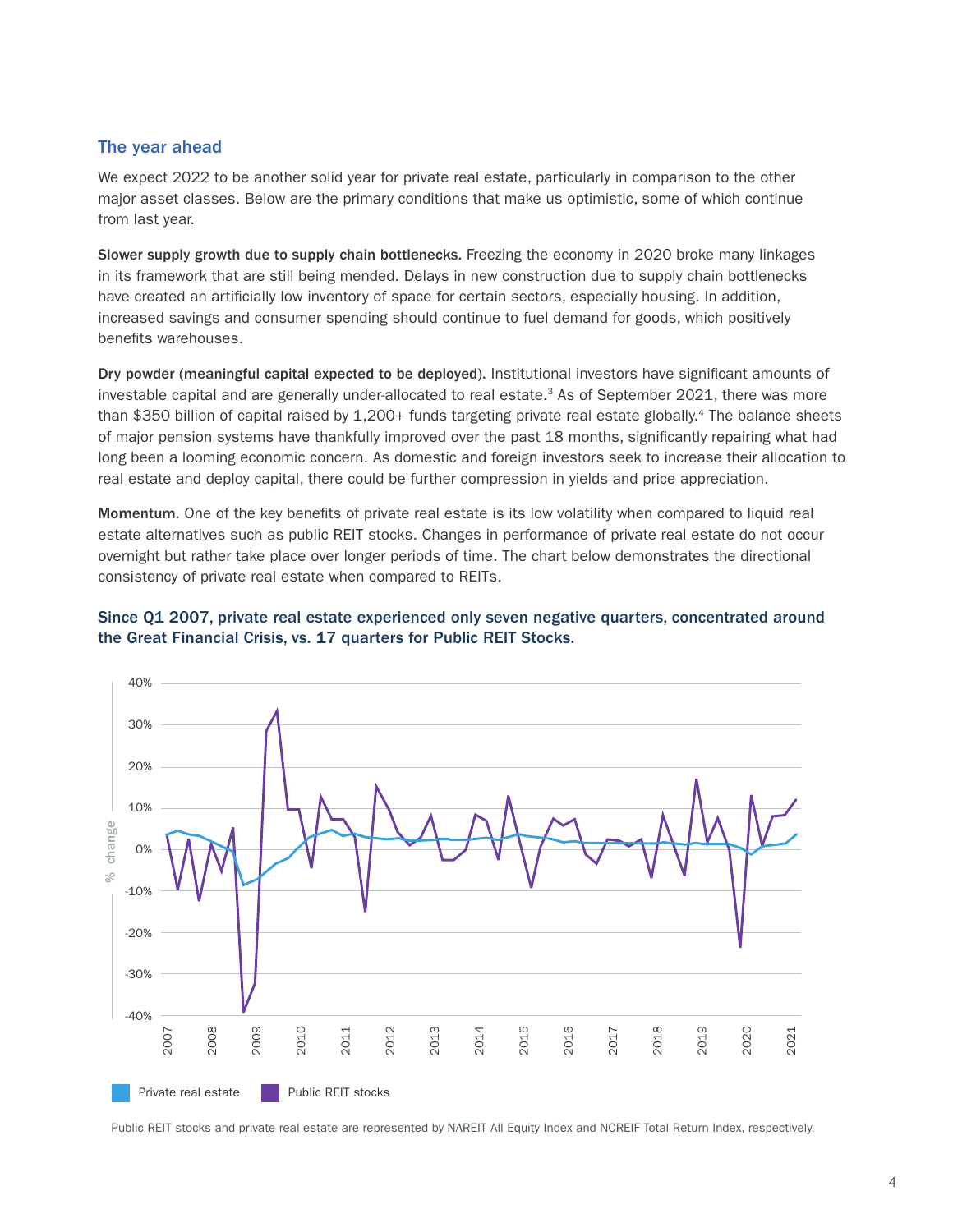## In conclusion

Strong results from appreciation and better-than-expected rent growth should continue to positively drive performance this year, albeit unlikely at the levels experienced in 2021.

Clearly there are headwinds for commercial real estate, including:

- The longer-term adverse impacts of the work-from-home movement in the office sector.
- Continued challenges for the retail sector due to the shift to on-line shopping.

Fortunately, the Real Estate Account is well-positioned to withstand these headwinds in large part due to its progressive diversification to the more resilient core sectors, and its inherent stability during periods of rising interest rates and volatility.

On behalf of TIAA and the Real Estate Account portfolio team, we hope that you have a healthy, productive and profitable year ahead.

Sincerely,

andy rivelle

Randy Giraldo Portfolio Manager TIAA Real Estate Account

Visit **TIAA.org/rea2022** for more information, including the 2022 REA Outlook video